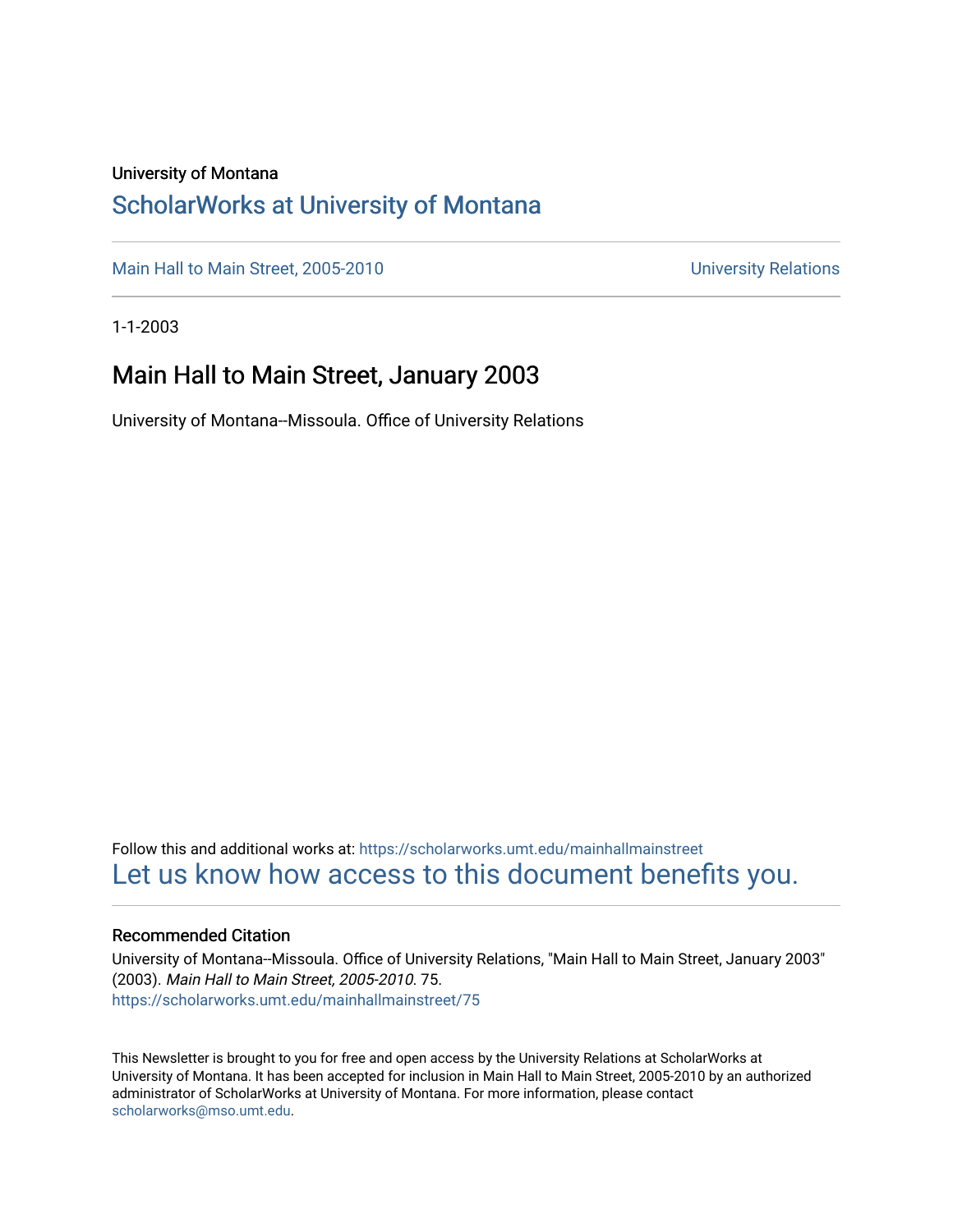

Vol. 9, No. <sup>1</sup> Connecting Campus and Community January 2003

# Monte named national mascot of the year

walking, back-flipping maniac. ov<br>And now Monte the Grizzly from a c<br>The University of Montana is the Capital man<br>One National Mascot of the Year e's a motorcycle-riding, moonwalking, back-flipping maniac. And now Monte the Grizzly from One National Mascot of the Year.

Monte was officially crowned the nation's top university mascot Jan. 1 during the Capital One Bowl in Orlando, Fla. The game was televised on ABC.

UM will celebrate Monte's achievement with "Monte Madness" Saturday, Feb. 1, in conjunction with the Griz men's Big Sky Conference home game against Sacramento State.

The game's halftime will overflow with the animal magnetism that caught the fancy of judges in the national mascot competition. Monte will perform some of his favorite antics — dancing, back flips and crowd interaction included — and be presented with his championship trophy. Fans who attend the event will receive free Monte memorabilia. Tickets for the game are \$3/general and \$5/reserved and can be purchased from the Adams Center box office at (406) 243-4051.

The news that we have a national champion at The University of Montana raises all our spirits," said UM President George Dennison. "I know that everyone associated with The University of Montana believes that Monte deserves this recognition for his superb work over the years. What a difference he has made for our athletic teams and events and for the Missoula and Montana communities. Monte is University of Montana athletics and spirit. Thankyou, Monte, from all of us."

Monte's a real pro, and some folks in Montana consider him to be just as tough and athletic as the guys on the football field. But this grizzlyalso iswell-rounded, and can show his warm and fuzzy teddy side too. He flirts with the cheerleaders and gives big bear hugs to children wherever he goes.

Athletic Director Wayne Hogan said, "As far as I'm concerned, this goes down as another national championship for Montana. I could not be more proud ofwhat thatbearhas accomplished.

Monte's campaign went well beyond the "bear" necessities. In addition to erecting billboards all around Missoula, Monte secured a public endorsement from

Montana Sen. Max Baucus. Beginning in mid-October, 12 feathered, furry and lovable creatures were named by a panel of judges to the inaugural Capital One All-America Mascot Team.

Following the announcement of the 12 All-

Americans, millions of college football fans from across the country voted online for their favorite mascot through Dec. 20, 2002.

Monte was named Capital One National Mascot of the Year based on a combination of the online popular vote (50 percent) and the panel of judges' previous ranking (50 percent), which resulted from

criteria that included fan interaction, demonstration of good sportsmanship

**UM's topranked bear.**

and community service. Monte received \$10,000 for scholarships and funding of UM's mascot program. &



**New Griz head football coach Bobby Hauck addresses the media Dec. 20 during a UM news conference.**

# Hauck comes home to lead football program

**Ma** triumphant return to Big<br>of the Montana Grizzlies.<br>Hauck 38 became the 33rd be ontana native Bobby Hauck (pronounced HOWK.) made a triumphant return to Big Sky Country Dec. 20 when he  $\mathbf 1$  was officially introduced as the new head football coach

Hauck, 38, became the 33rd head football coach at Montana and the youngest in at least 50 years. He replaces Joe Glenn, who compiled a three-year mark of 39-6 and recently left to become head coach at the University of Wyoming.

It's great to be a Montana Grizzly," Hauck said. "I'm hoping this is a long and prosperous run for The University of Montana during my tenure.

*(Continued on back page)*

The Discavery Continues at The University of Montana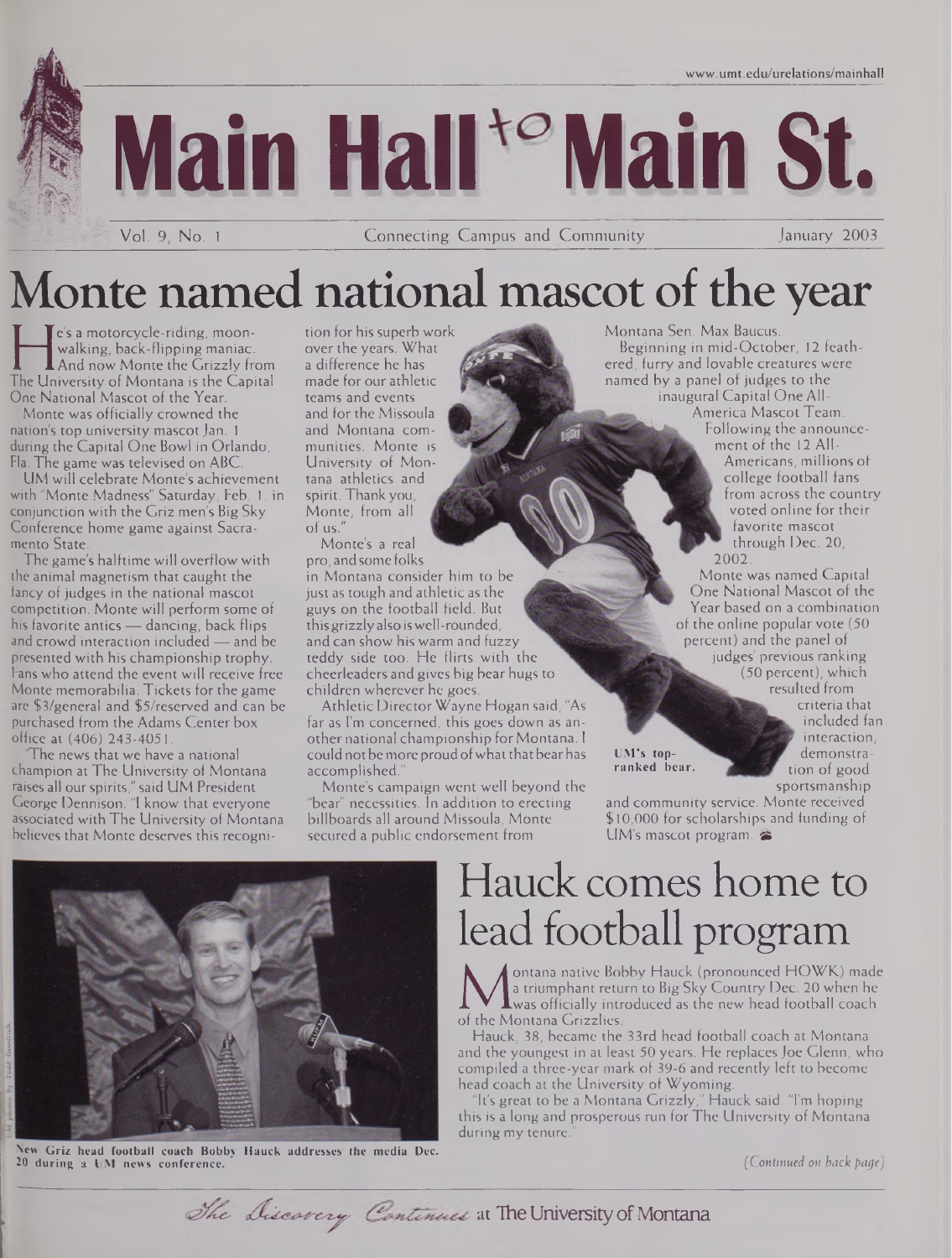### Unique man, unique collection

**received a substantial Library has b books and**<br> **of books and**<br> **materials from M's Maureen and Mike Mansfield collection**

**materials from 91-year-old Umberto "Bert" Benedetti, a longtime UM print shop employee who first came to Montana as an Italian World War II internee at Fort Missoula. Pictured at right is Benedetti's**



**"Certificate of Identification," which was issued in Missoula in 1943 and placed on**

**file with the FBI office in Butte. An Italian national, Benedetti was one of about 1,600 Italians held at Fort Missoula during World War II. Benedetti stayed on in Montana, becoming a painter, poet, sculptor, photographer and writer who**



**maintains close ties to UM and is a frequent campus visitor. People can view selected portions of his collection in a glass case near the Archives and Special Collections office on the library's fourth floor.**

### Economic outlook seminars offered

modestly over the last five years,<br>there actually has been a whole lot lthough the state's total popula-Although the state and political conly modestly over the last five years, of moving going on.

The 112,000 people who moved into the state during that time period are different in substantial ways from the 105,000 people who moved out. Find out how these newcomers are changing the state's economy at the 28th Annual Montana Economic Outlook Seminar.

The seminar will feature national, state and local economic outlooks, as well as forecasts for specific Montana industries. Presented by First Interstate Bank and UM's Bureau of Business and Economic Research, the seminar runs from 8 a.m. to <sup>1</sup> p.m. and will be held in nine cities: **Helena,**Jan. 28,- **Great Falls,** Jan. 29,- **Missoula,**Jan. 31,- **Billings,** Feb. 4,- **Bozeman,** Feb. 5,- **Butte,** Feb. 6; **Kalispell,** Feb. 1<sup>1</sup>; **Sidney,** March 4,- and **Miles City,** March 5.

Registration is \$70 and includes the seminar, proceedings booklet, lunch and a one-year subscription to the Montana Business Quarterly. Continuing education credits are available for an additional \$20. For more information or to register, call (406) 243-5113 or visit the bureau's <Websiteatwww.bber.umt.edu>. &

## UM-trained stars hit campus April 5

winning artist<br>Boussard will<br>center of<br>attention during Tazz crooner Dee Daniels and awardwinning artist Dana Boussard will be the center of the 2003 "Odyssey of the Stars a Celebration of Artistic Journeys which will take place at 7:30 p.m. April 5 at UM's University Theatre.

The annual Odyssey of the Stars event debuted in 2001, less than two years after Fine Arts Dean Shirley Howell arrived on campus. One of her top priorities was to increase scholarship support for talented fine arts students. The event proved a hit not only for raising money for scholarships, but also at providing outstanding entertainment for Montana.

The first Odyssey featured opera singer Pamela South and country western singer Rob Quist. The second offered film and television actorJ.K. (Kim) Simmons and Emmy Award-winning set designer John Shaffner.

The annual event also highlights current UM students who dream of careers achieved by the honored alumnae. Daniels, a 1970 graduate of UM, has achieved world renown as a jazz singer. Her four-octave range and unique style enable her to feel as much at home with soul, scat, blues and bebop as she does with her distinctive jazz stylings.

All are UM graduates.

She has given command performances for royalty<br>performances for royalty appeared at international festivals and performed with jazz legends Lionel Hampton, Johnny Griffin and Herb Ellis.

Dana Boussard, a native Montanan nationally known for her fiber murals, paintings, drawings and prints, is the 1987 recipient of the Governor's Award for Visual Arts. Her works can be found in private collections and on display in more than 50 public art projects. Call (406) 243-4970 public art<br>Forticket information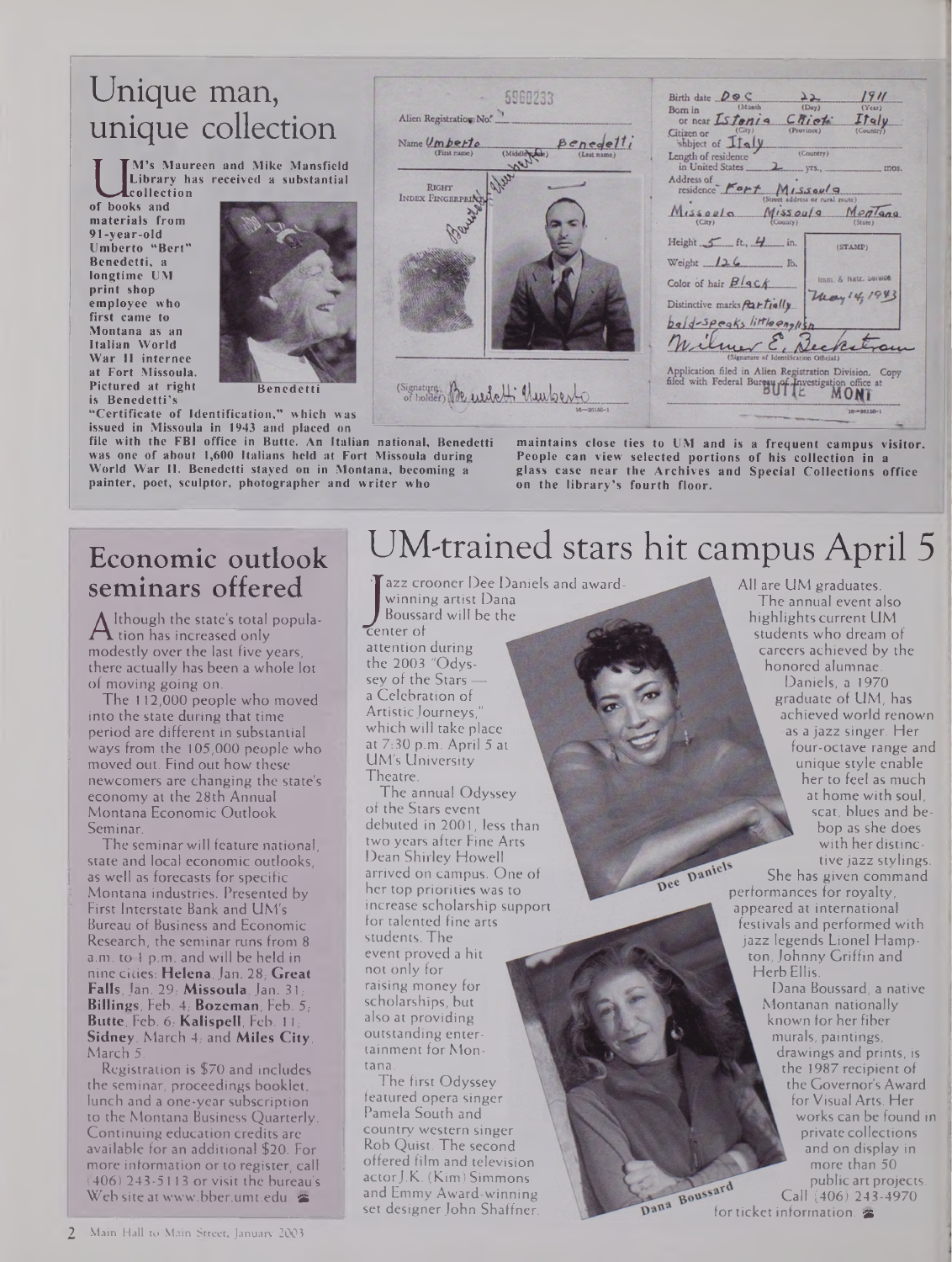**UM Colosseum—**The University hopes to expand Washington-Grizzly Stadium by 4,000 seats before the start of the 2003 football season. If approved, the expansion would be added to north end zone seating. Grizzly Athletics asked fans to buy season tickets for the new section, paying a \$75 deposit before Jan. 10 and the remainder by March 1. If fan response was enough — and pending approval by the state Board of Regents — the screaming fans in the north end zone could be more disconcerting than ever for visiting teams...

**Musical Marvels—**Three UM music majors topped the University's Concerto/Aria competition on Dec. 3. Kathryn Wilkinson of Baldwinsville, N.Y., Kathleen Regan of Miles City; and Carla Horn of Sturgis, Mich., won the competition, which was open to any UM music major who studies in the private studio of a UM faculty member. Wilkinson, a cellist, is working toward a master's degree in music. Regan, a soprano vocalist, is a UM junior working toward an undergraduate degree in vocal performance. Horn is also a soprano vocalist pursuing a degree in vocal performance. She recently won the Metropolitan Opera district competition. The three students were chosen from a pool of 18 competition entrants for giving the best overall artistic performance. They will perform with the UM Symphony Orchestra this spring.

**Grizzlies in Detroit—**Two former UM quarterbacks — Marty Mornhinweg and Dave Dickenson — are working for the NFL's Detroit Lions. Mornhinweg, who quarterbacked the Griz during 1980- 84, has been assured a third season as head coach of the Lions, a team he has led to a 5-27 record during his tenure. Dave Dickenson, the Griz signal caller during 1992-95, was signed last season as the Lion's third-string quarterback. The Lions are Dickenson's fourth NFL team.

**Top Negotiators—**UM's law school American Bar Association Negotiation Competition team performed well in the ABA Regional Law School Negotiation Competition Nov. 8-9 in Portland, Ore. Malin Stearns, a second-year student from Missoula, and Todd Denison, a third-year student from Kalispell, earned second place in the regional competition and will go on to the national competition Feb. 9- 10 in Seattle. Teammates Ben Hursh, a third-yearstudent from Miles City, and Patti Bowers, a first-year student from Seattle, came in fifth place in the regional competition. First-year students Heather , McDougall of Troy and Ben Kennedy of Fallon, Nev., attended the competition as alternates. The teams were coached by Klaus Sitte, a UM adjunct lecturer and executive director of the Montana Legal Services Association.



**Deadly Topic—**Do you know that bubonic plague exists today in Montana? Do you know what the children's song "Ring Around the Rosy" is really about? UM's fifth annual Community Lecture Series will answer these questions and more as Dr. Herbert Swick and UM professors Paul Dietrich, Kerry Foresman, Linda Gillison and John Glendenning take an in-depth look at the Black Death. The series, sponsored by the UM Alumni Association, will examine social, cultural, religious, political, medical and scientific aspects of the plague. Lectures will be held at 7 p.m. Tuesdays from Feb. 4 to March 11 in the North Underground Lecture Hall. Series tickets are \$15 for the general public and \$10 for UMAA dues-paying members. Call the Alumni Association at (406) 243-5211 for more information, to purchase tickets or to be put on this year's mailing list.

**Good Planning—**A team of UM alumni and graduate students developed a new venture business plan that was selected to advance to round two of the National Business Plan Competition for Nonprofit Organizations. The plan, created for Child Care Resources Missoula, Mineral and Ravalli counties, is one of 80 selected to compete in round two. The Goldman Sachs Foundation Partnership on Nonprofit Ventures, sponsored by Yale's school of Management, selected the plan from among 655 for both large and small organizations across the United States. The plan was developed by a UM team made up of Jodie Rasmussen, Joy Williams, Gordy Pace, Kelly Rosenleaf and Jesse Pasichnyk. Twenty finalists will be selected to present their business plans to a panel of expert judges at the first conference and awards ceremony in New York May 2-3, when cash prizes will be awarded.

**Conservation Champs—**UM's Environmental Studies Program has been selected to receive a prestigious \$230,000 grant from the Doris Duke Charitable Foundation. The grant will provide financial support for UM graduate students committed to careers as practicing conservationists in the nonprofit or public sectors. Only five of the 48-month grants were provided to some of the nation's top environmental schools. The other four grant-winning conservation programs are at Duke University, the University of Michigan, the University of Wisconsin and Yale University. 'This is continuing recognition of the nationally

significant Environmental Studies Program we have developed at The University of Montana," UM program Director Tom Roy said. "Until we became involved with the Duke Charitable Foundation through their invitation — <sup>I</sup> don't think we understood how widely respected and recognized our program and graduates are

**Brick Buying—**Centennial Circle, established in 1993 when UM-Missoula celebrated its 100th birthday, surrounds Rudy Autio's landmark grizzly bear statue located on the western edge of the UM Oval. The circle is paved with red bricks that may be engraved with the names of students, alumni, family members, friends, teachers and anyone else who merits special recognition. Brief messages also are an option. Centennial Circle Bricks cost \$150 each and may be engraved with up to three lines of 14 characters per line. Proceeds from brick sales go toward special UM projects and marketing. For more information, call Lisa Arends at (406) 243-2523 or go online to [www.umt.edu/](http://www.umt.edu/) urelations/bricks.

**Remember the Dream—**UM will celebrate the life and legacy of Martin Luther King Jr. with several events in January. Jim Lucas, an actor and federal employee from Washington, D.C., will deliver several of King's speeches at 7 p.m. Tuesday,Jan. 28, in the University Theatre. Lucas bears a strong resemblance to King and was himself a civil rights leader. Then the movie "Hollywood Shuffle" will be shown at 7 p.m. Wednesday, Jan. 29, in the University Center Theater. And the Thursday,Jan. 30, President's Lecture Series will feature Anne Firor Scott, history professor emerita at Duke University, speaking about "One History or Two: Black and White Women in American History." She will lecture at 8 p.m. in the University Theatre. For more information about the events, call Ray Carlisle at (406) 243-4202.

**Big Brains—**The UM campuses and KECI-TV of Missoula have joined forces to showcase western Montana's brightest high school students competing for scholarships on Brain Busters, a weekly academic bowl that airs at 5 p.m. Saturdays. Program host and KECI anchor Wade Muelhoff squeezes the knowledge out of students during the half-hour programs with tough, brain-draining questions. Contest winners from fall shows have advanced to round two of the competition, which begins later this month. The top team at the end of the academic year will win \$3,000 scholarships to any of the UM campuses. Second-place winners will receive \$500 scholarships. Test your knowledge by tuning in to Brain Busters on KECI in Missoula, KCFW in Butte and Bozeman and KTVM in Kalispell.  $\blacktriangleright$